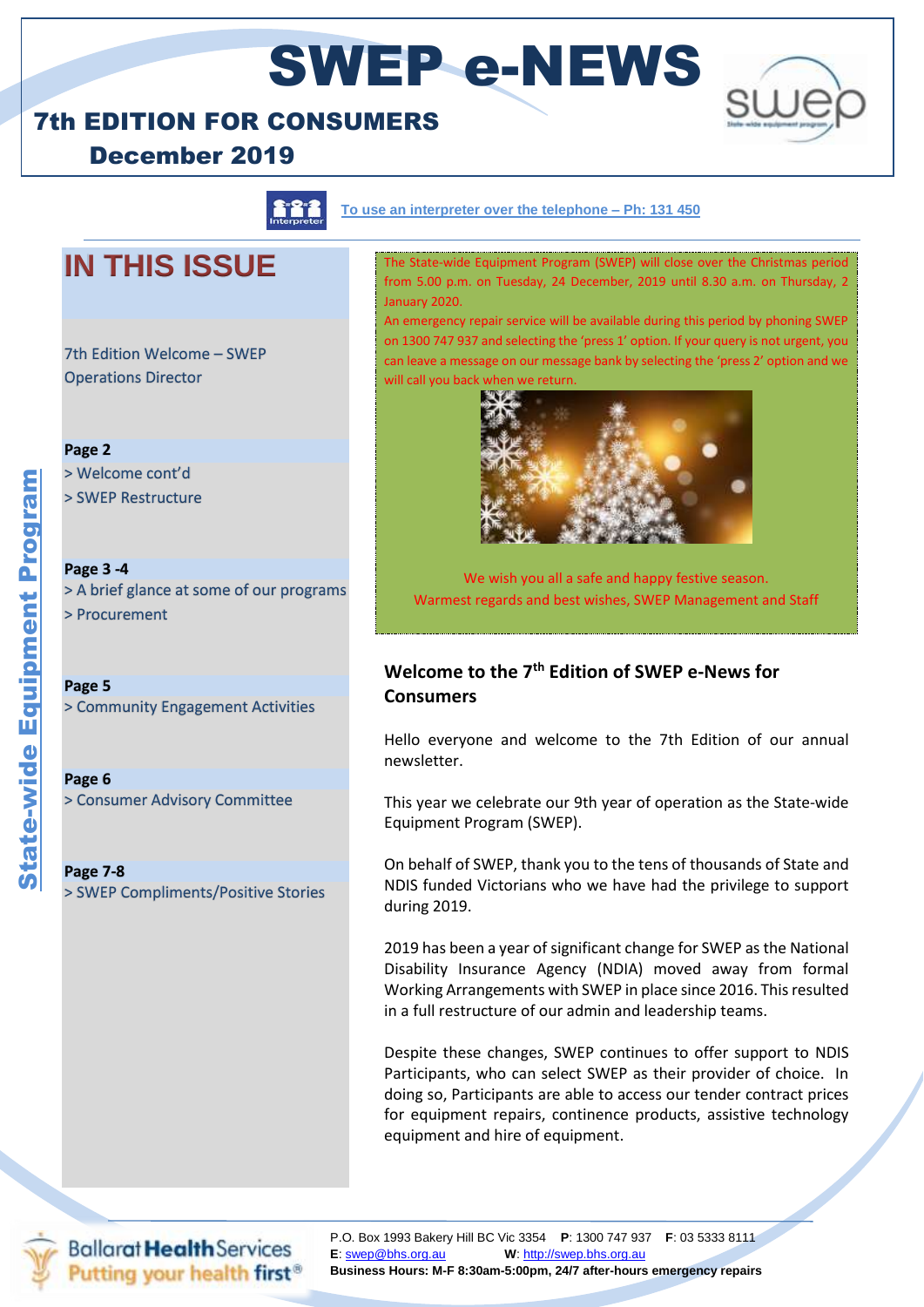**7th Edition December 2019** 



**To use an interpreter over the telephone - Phone 131 450**

Through our State funded budgets, we continue to support eligible Victorian consumers over 65 years of age, along with consumers under 65 who are ineligible for NDIS (due to health related conditions) with a range of assistive technology equipment, home & vehicle modifications, continence products & domiciliary oxygen and access to 24/7 repair services.

As we continue to evolve our service into new markets, this year we are excited to announce the following initiatives:-

- In October we announced that the Transport Accident Commission (TAC) have chosen to partner with SWEP to leverage from our registration & credentialing framework for Occupational Therapists (OT's) currently providing AT services to the TAC. The TAC recognise the best practice approach SWEP takes towards registration and credentialing of AT practitioners, in order to ensure high quality services which supports the needs, goals and aspirations of consumers.
- Our Clinical Advisors have provided support and advice about grant applications for equipment in schools for the Department of Education & Training.
- SWEP will shortly commence a 6-month equipment hire pilot with a Transition Care Program provider, for consumers transitioning from hospital to home.
- SWEP is also working on a proposal with our acute services to pilot a bariatric equipment library for public hospital in-patients.

Given the significant changes in the Policy and funding environment SWEP operates within we are currently reviewing opportunities that may support better consumer experience and outcomes in relation to assistive technology provision.

Best wishes for the festive season to all our consumers, their families and carers for a safe and happy Christmas.

### **Jeni Burton**

### **Operations Director - State-wide Equipment Program**

### **SWEP Restructure**

In June we again restructured our leadership and administrative teams, which resulted in further changes to our email addresses and phone queues, enabling you to make direct contact with a member of the relevant team.

|                                             |                        | Phone 1300 747 937 |
|---------------------------------------------|------------------------|--------------------|
| If you require repairs or maintenance to    | sweprepairs@bhs.org.au | Press <sub>1</sub> |
| your equipment                              |                        |                    |
| If you are calling in regards to Continence | swepcont@bhs.org.au    | Press <sub>2</sub> |
| products                                    |                        |                    |
| If you are calling in regards to Oxygen     | swepoxy@bhs.org.au     | Press <sub>3</sub> |
| For all other equipment enquiries           | swepat@bhs.org.au      | Press <sub>4</sub> |
| For IT support in relation to the SWEP      | swepimt@bhs.org.au     | Press <sub>5</sub> |
| Portal                                      |                        |                    |
| To speak with customer service or finance   |                        | Press <sub>6</sub> |
| team                                        |                        |                    |
| To hear the options again                   |                        | Press#             |

As always, your feedback is extremely important to us. We would like to encourage you to provide us with feedback in order to ensure that the changes we have made are positive, achieve the outcomes we intend and continue to improve outcomes for YOU! For further contact information including direct contacts for our Leadership Team visit our website [here](https://swep.bhs.org.au/swep-team-new.php) 22 and 23 and 23 and 23 and 23 and 23 and 23 and 23 and 23 and 23 and 23 and 23 and 23 and 23 and 23 and 2

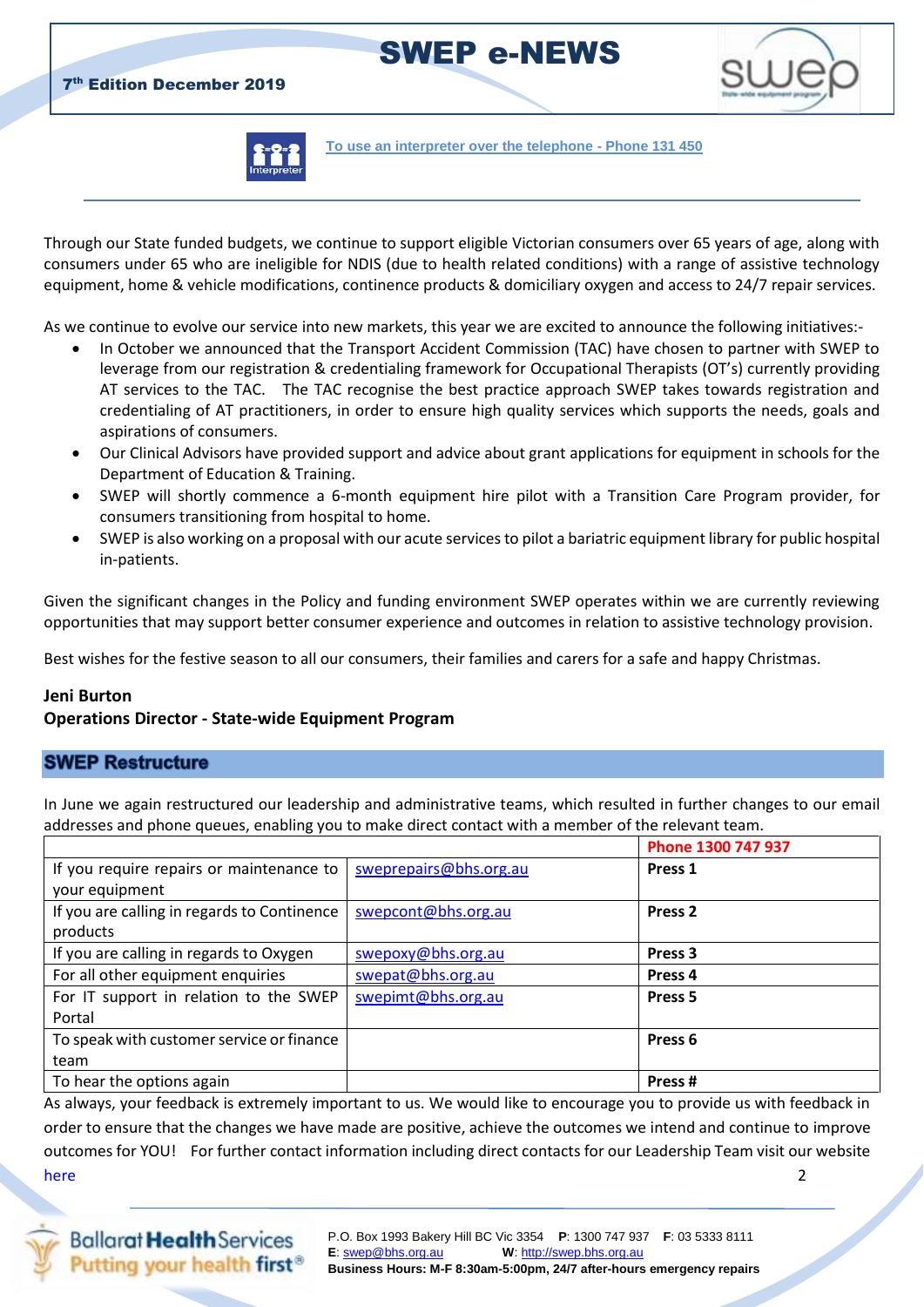

**To use an interpreter over the telephone - Phone 131 450**

SWEP e-NEWS

### A brief glance at some of our programs

This year we were able to support approx. 23,000 consumers with provision of over 76,600 individual pieces of equipment and/or products, repairs or home/vehicle modifications. We received more than 25,000 applications for support (approximately 480 applications per week). We also received more than 73,000 incoming telephone calls during the year (approx. 280 calls every day we are open).

### Domiciliary Oxygen Program (DOP)

Following a robust tendering process that commenced in November 2018, SWEP has contracted Supagas as the successful contractor to provide home oxygen for the Domiciliary Oxygen Program.

The type of equipment that can be supplied include:

- Portable cylinders & oxygen conserving device/regulator (for intermittent usage only)
- Stationary concentrator (that can be used up to 24 hours per day)
- Portable concentrator (for intermittent usage only)
- Nasal cannula and tubing

We currently support over 3,500 people each year who require oxygen equipment to remain at home. On average, we supply nearly 5,500 cylinder refills each month and nearly two thirds of our oxygen consumers are using oxygen concentrators.

#### **▶ Continence**

This year the Continence Program has supported more than 4,400 people in receiving continence products. While no children are waiting for support in this program, due to budget constraints there is a waitlist for adults wishing to access the program. The team are actively working to ensure wait times are minimised within budget availability.

#### $\triangleright$  Assistive Technology (AT) Team

In June this year we again restructured our workforce and now have one dedicated team managing all of your assistive technology needs. Being the largest of our SWEP Teams, staff in the AT team are kept extremely busy managing applications for a broad range of equipment items, orthotics, lymphoedema compression garments and home & vehicle modifications. In this year alone the team have received and processed over 12,800 applications.

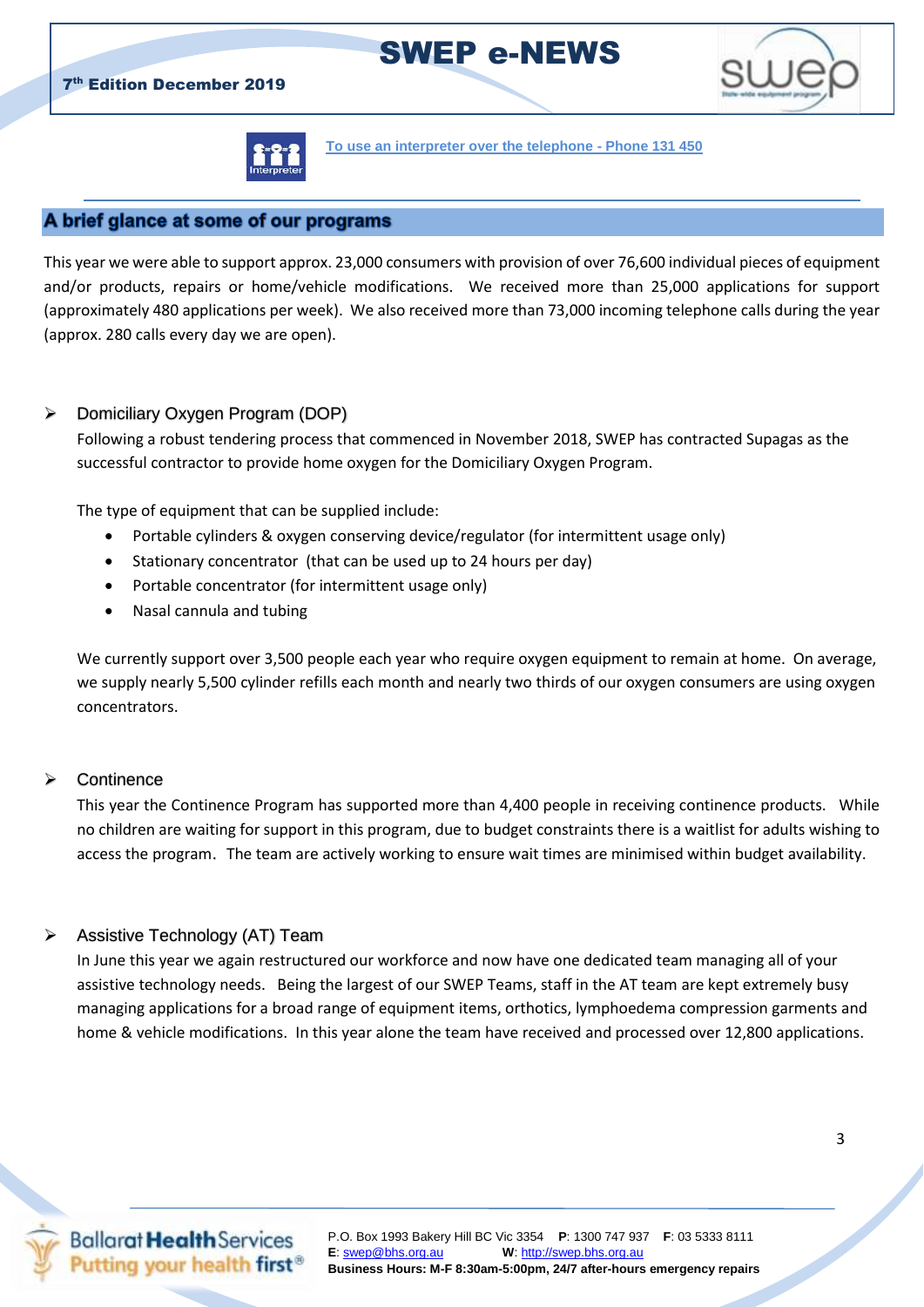**7th Edition December 2019** 



**To use an interpreter over the telephone - Phone 131 450**

### Asset Management Team

The Asset Management Team are responsible for ensuring timely repairs to equipment in conjunction with our contracted Supplier, Chemtronics. Chemtronics has a large warehouse located in Thomastown Melbourne and highly qualified technicians located throughout the State. We also offer an emergency after- hours service allowing us to provide support 24/7, 365 days per year. Throughout 2019 SWEP and Chemtronics have facilitated approximately 4,825 repairs for both State funded consumers and NDIS Participants.

Our Preventative Maintenance Program is now available across Victoria for all State funded consumers. This program was implemented with a view to improving reliability of equipment and consumer and/or carer safety, through annual servicing in the following categories:

- Multifunction electric beds
- Change tables
- Patient lifters (including mobile floor/ceiling hoists **excluding** the ceiling hoist tracking) and slings
- Mobile shower commodes
- Pressure relieving cushions and mattresses
- Electric lift/recline chairs
- Specialised seating
- Manual and power wheelchairs and scooters

Throughout 2019 we have arranged preventative maintenance servicing of over 2,255 items of equipment. If you have equipment that falls into the above categories and have not been contacted by a member of our team, please contact the SWEP Asset Management team on PH 1300 747 937 and select option 1.

### **Procurement**

After an extensive tender and procurement process, we announced in May that Supagas has been contracted to supply oxygen for our Domiciliary Oxygen Program from 01 July, 2019.

Our transition planning was based around minimal interruption for consumers and working with our suppliers to ensure that new equipment was installed before removal of equipment from the former Supplier.

Although our transition planning has not been without it challenges and delays, we were pleased to confirm full transition of services in November (apart from a small number of consumers who have been uncontactable).

Below is some information about our new Supplier Supagas that will help you have confidence in their ability to maintain the service level set by the previous Supplier moving forward:

' *Supagas is a leading supplier of Medical, industrial gases and LPG in Australia. We are a nation-wide company rapidly building a reputation for high levels of patient care though our exceptional 'YES WE CAN' customer service offering. We help patients everyday with products to use for many respiratory conditions, we offer a personalised service and our local team will set up and train you in your home, ensuring your safety is at the forefront.*

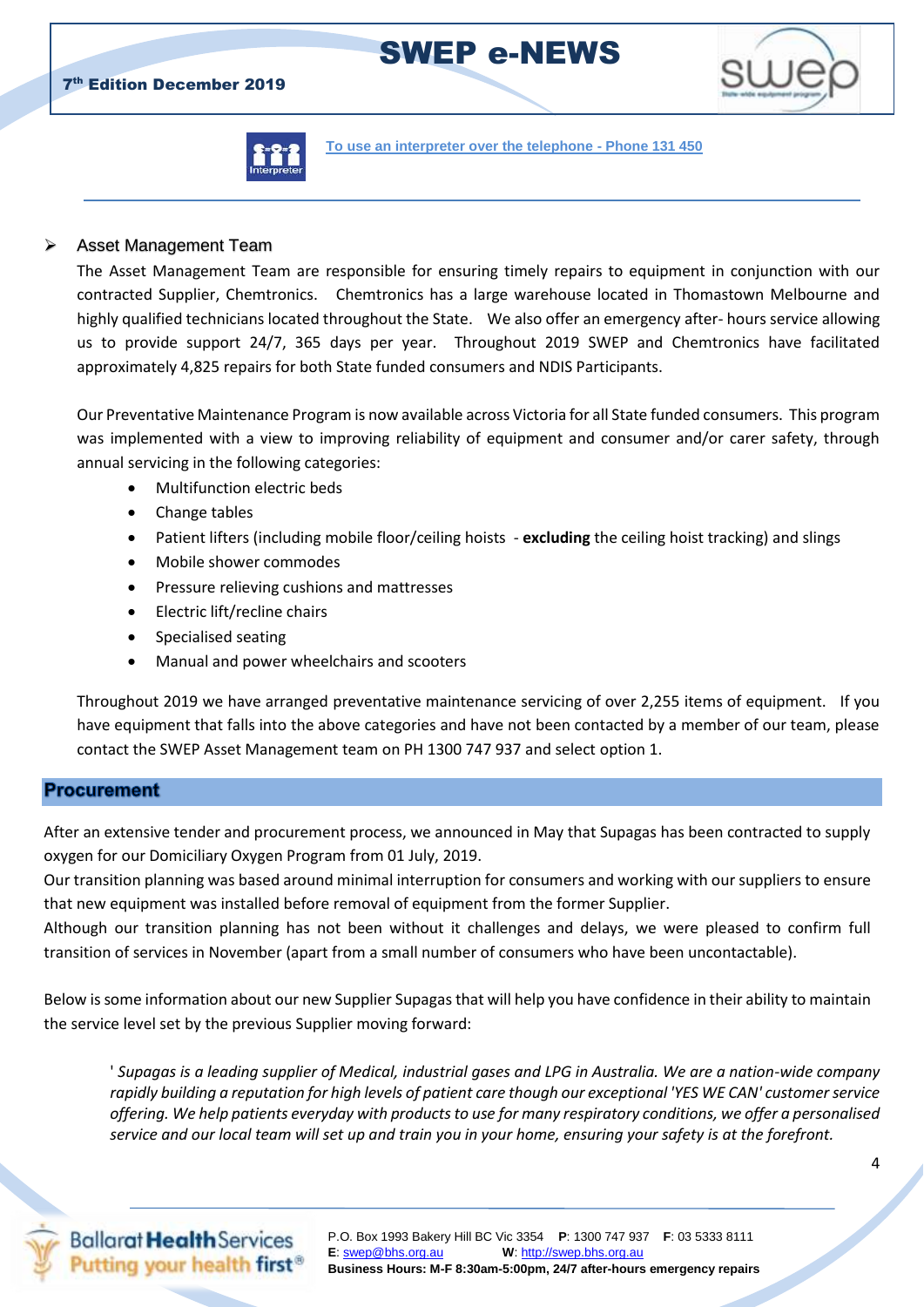





#### **To use an interpreter over the telephone - Phone 131 450**

*Today, Supagas has multiple distribution centres nation-wide and continue to grow, we provide a safe and reliable delivery service to our patients and a personal response to queries from our local customer service team, ensuring we provide a quality service every time.'*

In October SWEP released a Request for Tender for the Continence program via the Vic Tenders website. The tender Evaluation Process is underway and SWEP looks forward to announcing the successful tenderer for the supply of Continence products by April next year.

### **Community Engagement Activities**

Members of the team have attended expos and equipment forums across the State, where face-to- face catch-ups with our consumers and their families, prescribers and suppliers have provided excellent networking opportunities. Just some of the community forums we have attended and presented to this year include:

- $\triangleright$  Valid 'Having a Say' Conference
- 'My Special Child' Expo
- $\triangleright$  Source Kids Disability Expo
- $\triangleright$  Valid Disability Expo Bendigo
- > ICreate Conference Canberra
- $\triangleright$  International Day of Disability Expo
- $\triangleright$  Valid Expo Horsham
- > BADAC-NAIDOC Open Day
- $\triangleright$  Ballarat Community Expo
- $\triangleright$  East Gippsland Disability Expo
- $\triangleright$  Melbourne Seniors and Disability Expo
- $\triangleright$  Social Support Maribyrnong
- Chinese Community Social Services Centre Inc. Wellness Festival



These community engagement activities, allow us to broaden consumer knowledge of our services across the State, reflect on our systems and opportunities to improve, as we continuously seek ways to contribute towards better consumer outcomes.

If you would like us to attend a community group or forum you are connected to, please contact our customer service team on 1300 747 937 who will direct your call.

**Ballarat Health Services** Putting your health first<sup>®</sup>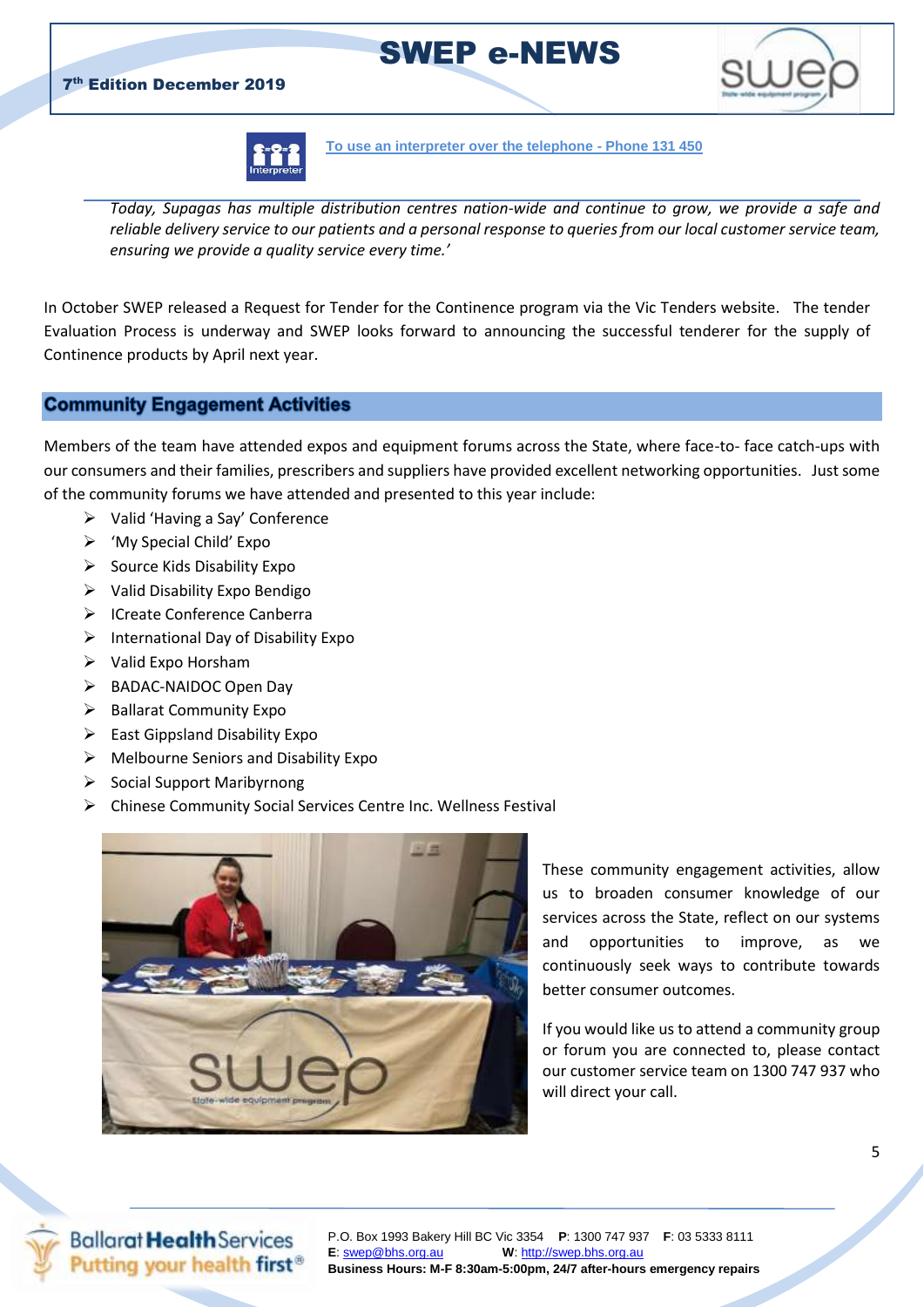

**To use an interpreter over the telephone - Phone 131 450**

### **SWEP Consumer Advisory Committee**

In September SWEP advertised for like-minded organisations and service users to join a SWEP Consumer Advisory Committee. We still have vacancies on our Committee so if you are interested please respond to the following advertisement:



*The State-Wide Equipment Program (SWEP) is seeking volunteers to share their voice in shaping our services. SWEP wants to hear what you think - your voice helps to make sure that our services are right for the community.* 

*The State-wide Equipment Program (SWEP) is a sub-division of Ballarat Health Services (BHS), which oversees a number of different assistive technology programs. SWEP provides Victorian people who either have a permanent or long-term disability or are frail aged with subsidised assistive technology (AT) items, home and vehicle modifications to enhance their independence and facilitate* 

*community participation. BHS and SWEP is also registered with the National Disability Insurance Scheme as a provider of a broad range of Assistive Technology and Equipment Repairs. For further information about our services please refer to website <https://swep.bhs.org.au/for-individuals.php>*

*The voice of consumers (including service users and representatives from 'like-minded' organisations and advocacy groups) helps SWEP to be more responsive and shape our service delivery model. We have developed a draft Terms of Reference for this group for discussion at the first meeting.* 

*By joining our Consumer Representative group you can help in many ways which could include:*

- *expressing your views on particular issues that SWEP wants to find out more about*
- *taking part in short focus groups about an issue or services - this is like a roundtable discussion*
- *being a member of a working group related to projects and service expansions*
- *learning how we respond to consumer feedback and sharing your ideas for improvement*
- *sharing your ideas and experiences as a consumer/carer*
- *helping us to develop consumer information and tools in language that is easily understood by our target audience*

*SWEP understands that you will choose how you wish to contribute - you may not wish to contribute to all projects. Sometimes your participation might be via email and other times it might be an ongoing commitment to be part of a SWEP Committee, or attending a meeting either in person or via tele/video conference.*

*Your participation as a Member of the SWEP Consumer Advisory Committee is a voluntary commitment however, you will be reimbursed for out of pocket expenses such as transport/parking for participation in activities.*

*If you are interested in becoming a member of our Consumer Advisory Committee, we look forward to hearing from you.*

*Please contact Hana Hey, SWEP Marketing and Communications Co-ordinator to express your interest - ph: 5333 8153 or email [Hana.Hey@bhs.org.au](mailto:Hana.Hey@bhs.org.au)* 6



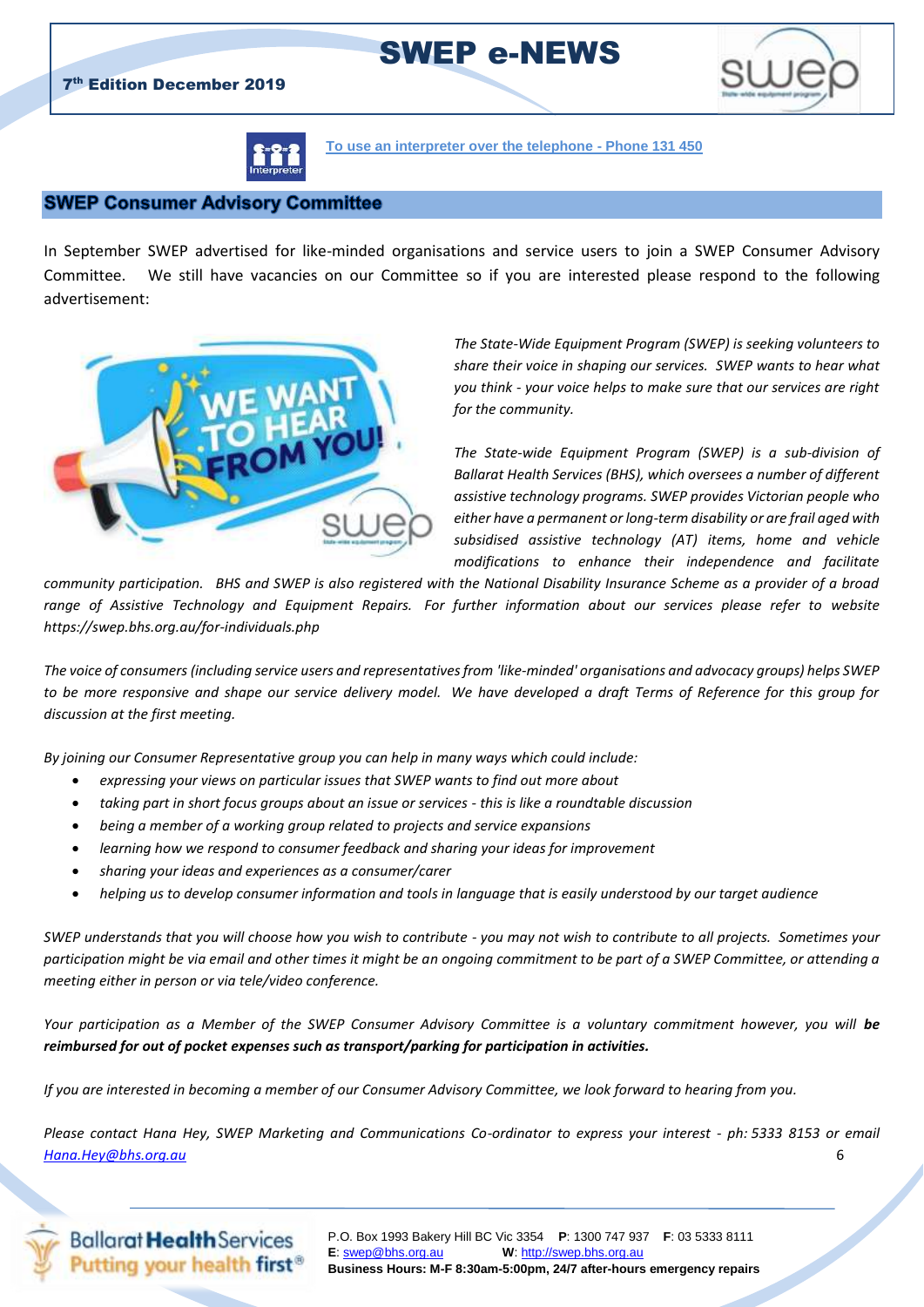

**To use an interpreter over the telephone - Phone 131 450**

SWEP e-NEWS

### **SWEP Compliments/Positive Stories**





*'Yesterday, we took Stephanie to the Werribee Open Plains Zoo. She had a wonderful time and did a lot of driving in her new power wheelchair. She is much better supported now that the lateral supports have been fitted and seems to have adjusted well to driving with her right hand after the controls were swapped sides last week.*

*Her favourite part was the ride in the safari bus, where she saw so many different animals, some of them up quite close. I've attached a couple of photos of her in the wheelchair on the safari bus. You can see how valuable it was to have the new chair. Being able to put her in such an elevated position enabled her to see over the bus side-wall and railings, just like the adults. (In her old chair, she would have been looking straight into the side panel of the bus and we would have had to get her out and hold her on one of our laps for her to see anything. Even from our laps, she would not have had a very good view and she would not have been nearly so well supported.) The headband stopped her head from jolting around and she was very happy to have it on. It's great to see Stephanie able to enjoy an outing like this so much. (She is still talking all about her trip to the zoo.) Thanks so much for your roles in providing Stephanie this wheelchair, her therapy and the opportunities she has as a result.*

*Kind regards'*

*'I wish to thank SWEP staff for the excellent service my husband received from you. The staff were helpful & very efficient, the whole process for equipment was handled with minimum of fuss & very promptly. He received a chair & a stair lift which are great aids & helped my husband tremendously. He wishes to thank you'*

**Ballarat Health Services** Putting your health first<sup>®</sup>